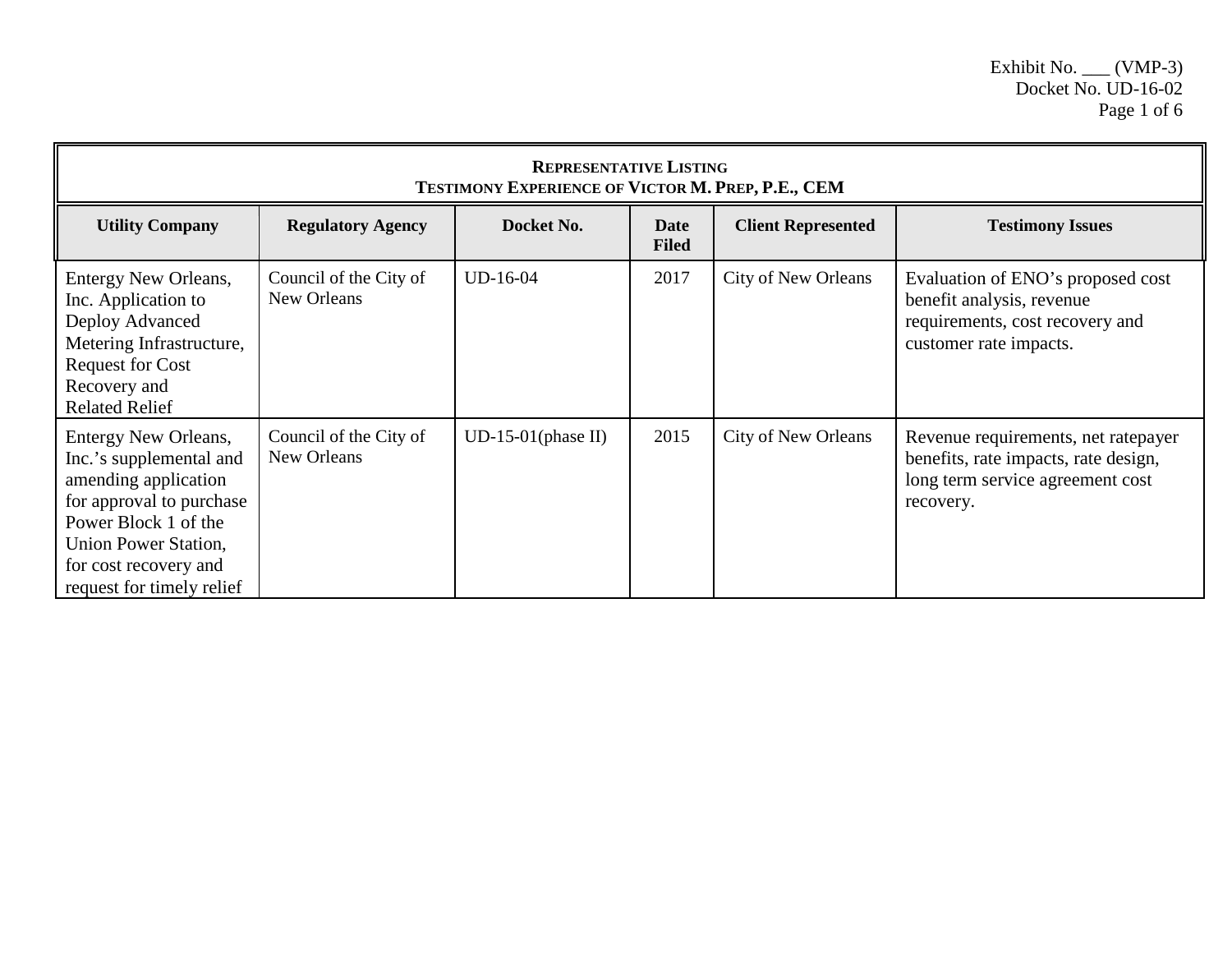| <b>REPRESENTATIVE LISTING</b><br>TESTIMONY EXPERIENCE OF VICTOR M. PREP, P.E., CEM                                                                                                                                                                                                        |                                       |                      |                             |                            |                                                                                                                                                                                                                                                                                                                              |  |
|-------------------------------------------------------------------------------------------------------------------------------------------------------------------------------------------------------------------------------------------------------------------------------------------|---------------------------------------|----------------------|-----------------------------|----------------------------|------------------------------------------------------------------------------------------------------------------------------------------------------------------------------------------------------------------------------------------------------------------------------------------------------------------------------|--|
| <b>Utility Company</b>                                                                                                                                                                                                                                                                    | <b>Regulatory Agency</b>              | Docket No.           | <b>Date</b><br><b>Filed</b> | <b>Client Represented</b>  | <b>Testimony Issues</b>                                                                                                                                                                                                                                                                                                      |  |
| <b>Application of Entergy</b><br>New Orleans, Inc. for<br>authorization to enter<br>into into a contract for<br>the purchase of capacity<br>and energy from Power<br>Blocks 3 and 4 at Union<br>Power Station, for cost<br>recovery and request for<br>timely relief                      | Council of the City of<br>New Orleans | $UD-15-01$ (phase I) | 2015                        | <b>City of New Orleans</b> | Revenue requirements, net ratepayer<br>benefits, rate impacts, rate design,<br>long term service agreement cost<br>recovery, unit retirement rate impacts.                                                                                                                                                                   |  |
| <b>Application of Entergy</b><br>Louisiana, LLC, and<br>Entergy New Orleans,<br>Inc. Requesting<br>Approval of the Sale of<br><b>Electric Utility</b><br><b>Operations and Certain</b><br>Assets Serving the<br>Fifteenth Ward of the<br><b>City of New Orleans</b><br>and Related Relief | Council of the City of<br>New Orleans | $UD-14-02$           | 2015                        | City of New Orleans        | Changes to the cost of service, rate<br>impacts, the Companies' proposed<br>timeline for rate changes, the<br>appropriate evaluation periods for the<br>ELL-Algiers FRP approved in<br>Council Docket UD-13-10, other cost<br>of service and rate maters, and the<br>Companies' proposed Balance Sheet<br>Compliance Filing. |  |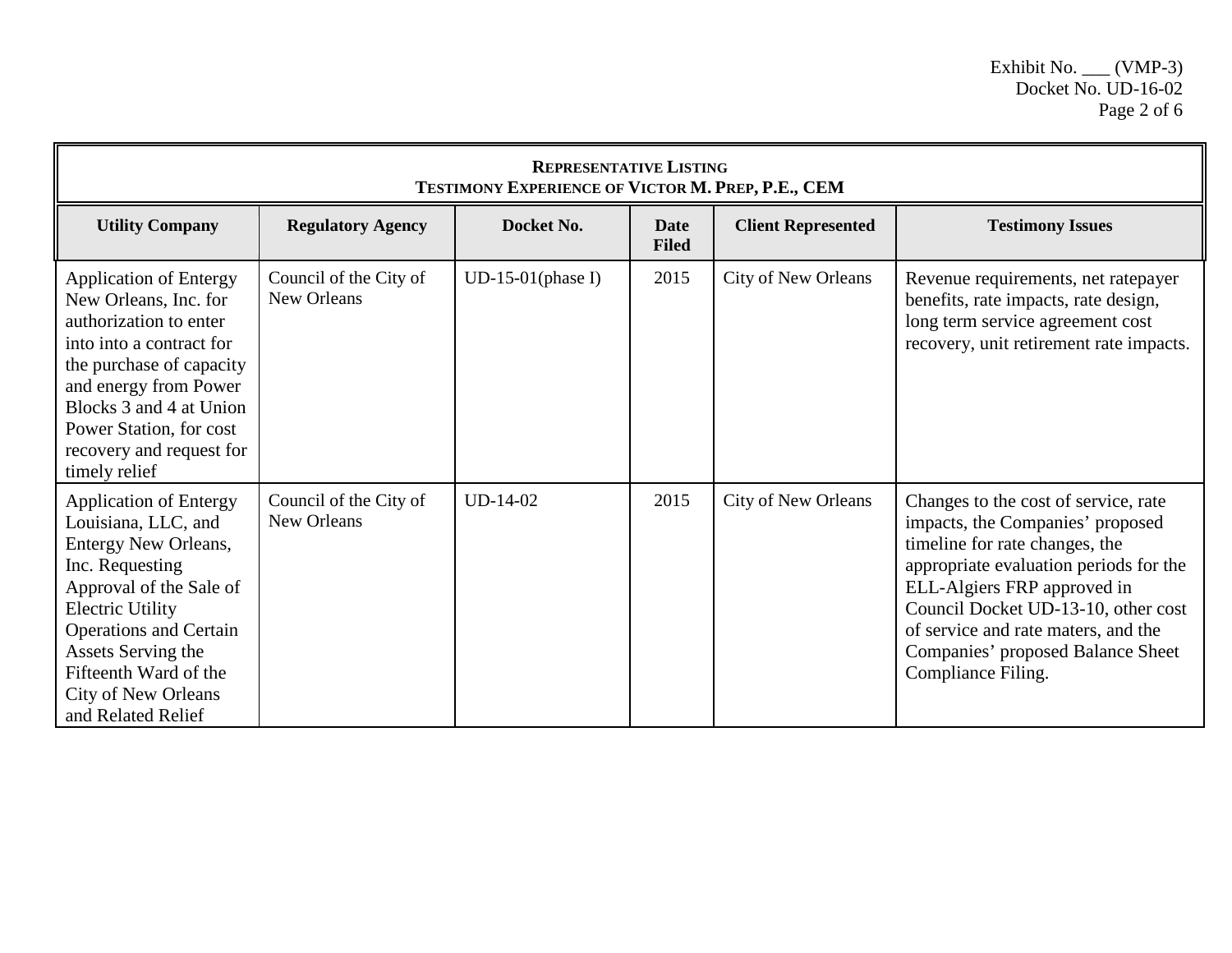| <b>REPRESENTATIVE LISTING</b><br>TESTIMONY EXPERIENCE OF VICTOR M. PREP, P.E., CEM                                                                                                                                                                                                                                                                                                                                                |                                       |            |                             |                           |                                                                                                                                                                                                                                                                                                                                                                                                  |  |
|-----------------------------------------------------------------------------------------------------------------------------------------------------------------------------------------------------------------------------------------------------------------------------------------------------------------------------------------------------------------------------------------------------------------------------------|---------------------------------------|------------|-----------------------------|---------------------------|--------------------------------------------------------------------------------------------------------------------------------------------------------------------------------------------------------------------------------------------------------------------------------------------------------------------------------------------------------------------------------------------------|--|
| <b>Utility Company</b>                                                                                                                                                                                                                                                                                                                                                                                                            | <b>Regulatory Agency</b>              | Docket No. | <b>Date</b><br><b>Filed</b> | <b>Client Represented</b> | <b>Testimony Issues</b>                                                                                                                                                                                                                                                                                                                                                                          |  |
| Application of Entergy<br>Louisiana, LLC for<br><b>Authority to Change</b><br>Rates, Approval of<br>Formula Rate Plan and for<br><b>Related Relief for</b><br>Operations in Algiers                                                                                                                                                                                                                                               | Council of the City of<br>New Orleans | $UD-13-01$ | 2014                        | City of New Orleans       | Fully allocated revenue requirement and<br>revenue deficiency for the ELL-Algiers<br>jurisdiction, including incremental<br>transmission revenue requirement,<br>deferred MISO implementation costs,<br>and recovery of ELL's securitized storm<br>costs; Formula Rate Plan stucture;<br>proposed rates.                                                                                         |  |
| <b>Application of Entergy</b><br>New Orleans, Inc.,<br>Entergy Louisiana, LLC,<br>Mid South TransCo<br>LLC, Transmission<br><b>Company New Orleans</b><br>LLC, Transmission<br>Company Louisiana II,<br>LLC, ITC Holdings<br>Corp. And ITC Midsouth<br>LLC for Approval of<br>Change of Ownership of<br><b>Electric Transmission</b><br>Businesses, for Certain<br>Cost-Recovery<br>Adjustments, and for<br><b>Related Relief</b> | Council of the City of<br>New Orleans | $UD-12-01$ | 2013                        | City of New Orleans       | Benefits and costs or detriments to retail<br>customers; projection of transmission<br>related revenue requirements; rate<br>effects and increases to transmission<br>component of ratepayer bills;<br>comparison of projected rate impacts<br>with projected rate increases; revenue<br>requirement implications of the non-<br>quantifiable costs and benefits of the<br>proposed transaction. |  |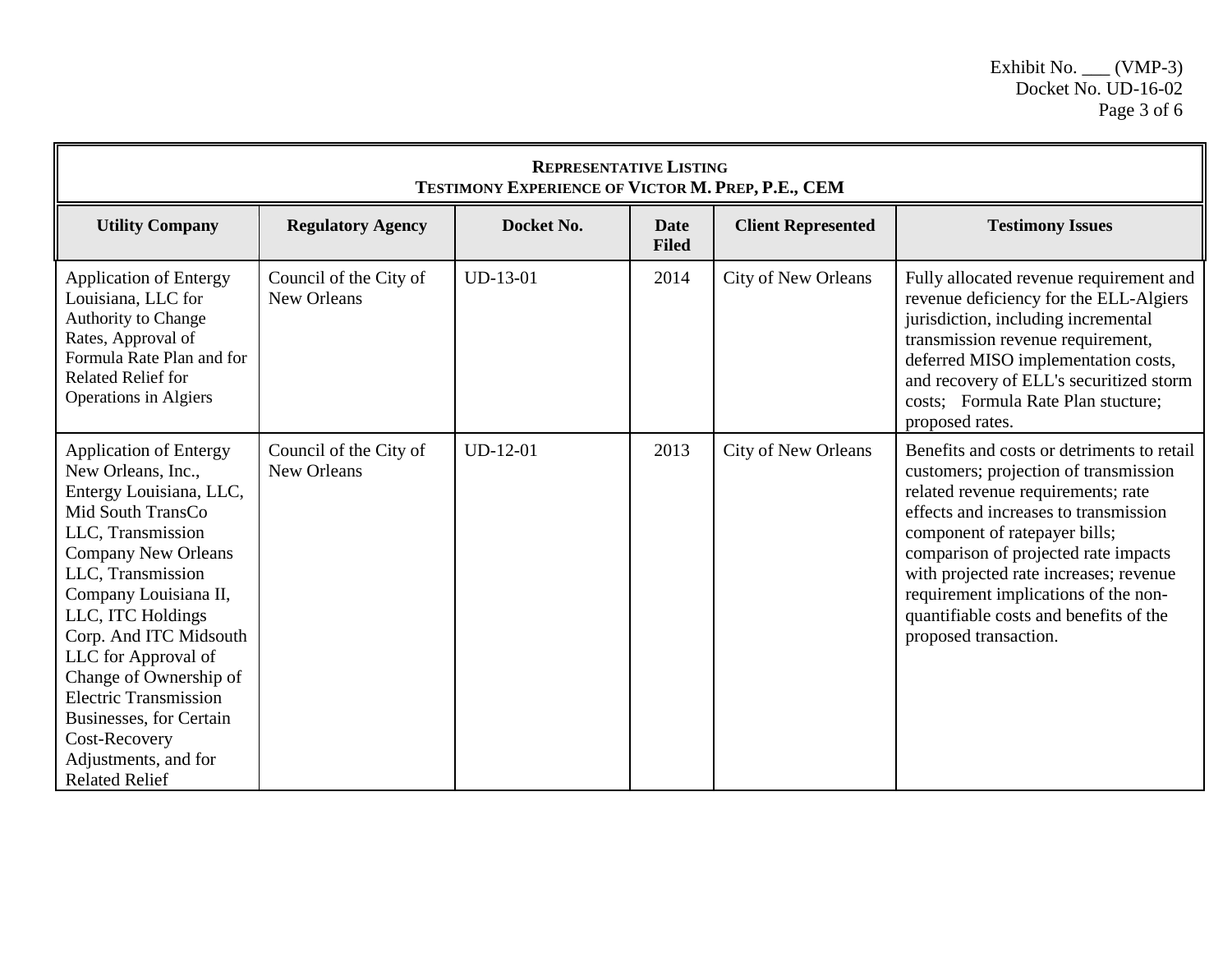| <b>REPRESENTATIVE LISTING</b><br>TESTIMONY EXPERIENCE OF VICTOR M. PREP, P.E., CEM                                                                                                                                                                                                                                                                                                                                                          |                                       |            |                             |                                       |                                                                                                                                                                      |  |
|---------------------------------------------------------------------------------------------------------------------------------------------------------------------------------------------------------------------------------------------------------------------------------------------------------------------------------------------------------------------------------------------------------------------------------------------|---------------------------------------|------------|-----------------------------|---------------------------------------|----------------------------------------------------------------------------------------------------------------------------------------------------------------------|--|
| <b>Utility Company</b>                                                                                                                                                                                                                                                                                                                                                                                                                      | <b>Regulatory Agency</b>              | Docket No. | <b>Date</b><br><b>Filed</b> | <b>Client Represented</b>             | <b>Testimony Issues</b>                                                                                                                                              |  |
| <b>Entergy New Orleans,</b><br>Inc.                                                                                                                                                                                                                                                                                                                                                                                                         | Council of the City of<br>New Orleans | $UD-08-03$ | 2013                        | <b>City of New Orleans</b>            | Determination of revenue requirements<br>for the Test Year based on Formula<br>Rate Plan and pro-forma adjustments;<br>regulatory audit of deferred income<br>taxes. |  |
| <b>Application of Entergy</b><br>New Orleans, Inc. And<br>Entergy Louisiana, LLC<br>regarding the Transfer of<br><b>Functional Control of</b><br><b>Certain Transmission</b><br>Assets to the Midwest<br>Independent<br><b>Transmission System</b><br>Operator, Inc. Regional<br>Transmission<br>Organization, for an<br><b>Accounting Order</b><br>Deferring Related<br><b>Implementation Costs</b><br>and Request for Timely<br>Treatment | Council of the City of<br>New Orleans | $UD-11-01$ | 2012                        | Council of the City of<br>New Orleans | Deferral of transition costs; term and<br>carrying costs of regulatory deferral<br>asset; revenue requirement<br>determination for transmission assets.              |  |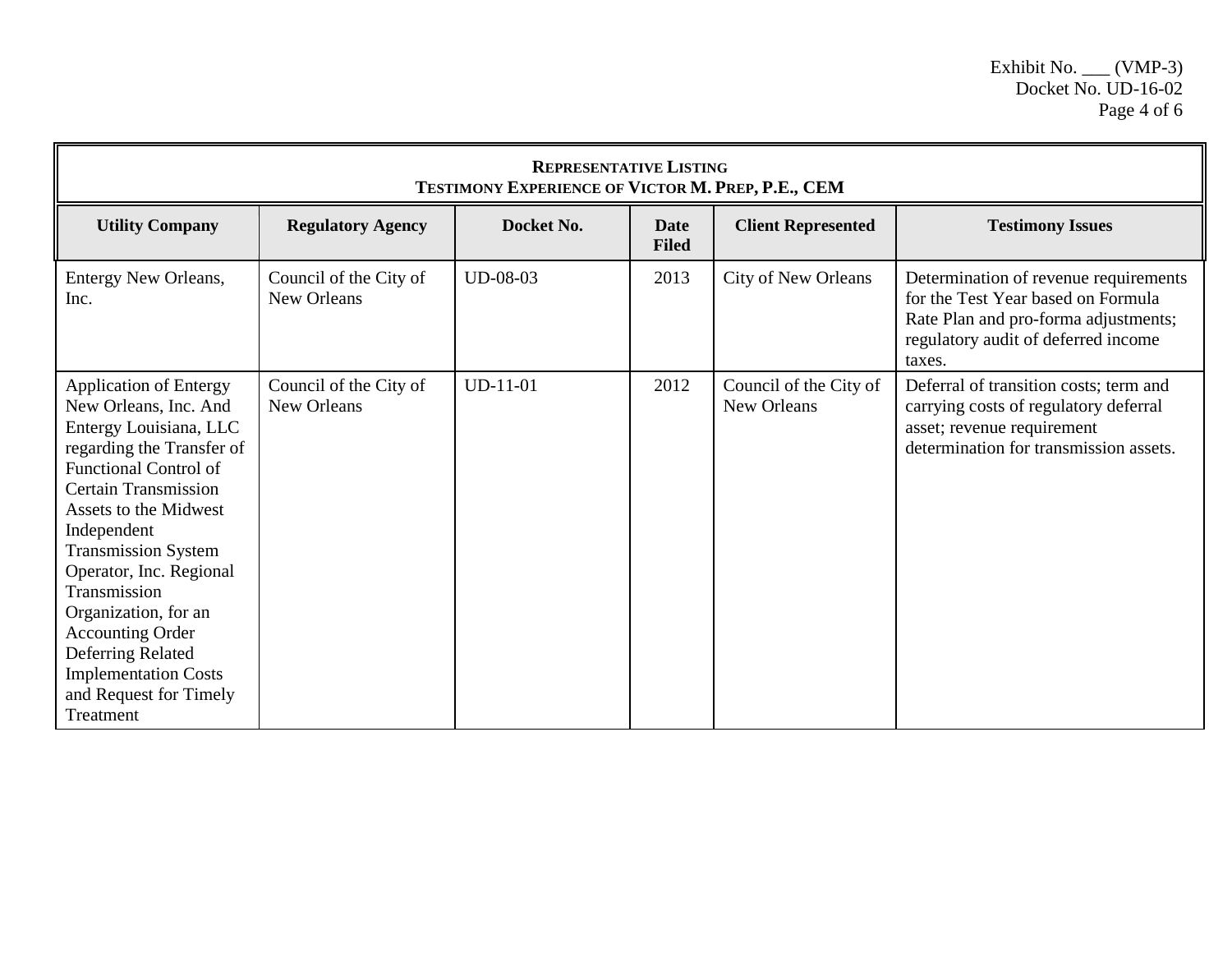| <b>REPRESENTATIVE LISTING</b><br>TESTIMONY EXPERIENCE OF VICTOR M. PREP, P.E., CEM                                                                                                                                                                             |                                           |            |                             |                                       |                                                                                                                                                                                                                                                                                                                              |  |
|----------------------------------------------------------------------------------------------------------------------------------------------------------------------------------------------------------------------------------------------------------------|-------------------------------------------|------------|-----------------------------|---------------------------------------|------------------------------------------------------------------------------------------------------------------------------------------------------------------------------------------------------------------------------------------------------------------------------------------------------------------------------|--|
| <b>Utility Company</b>                                                                                                                                                                                                                                         | <b>Regulatory Agency</b>                  | Docket No. | <b>Date</b><br><b>Filed</b> | <b>Client Represented</b>             | <b>Testimony Issues</b>                                                                                                                                                                                                                                                                                                      |  |
| <b>Application of Entergy</b><br>New Orleans, Inc. For<br><b>Authorization to Enter</b><br>Into a Contract for<br>Purchase of Capacity and<br>Energy from Unit 6 at<br>Ninemile Point Station,<br>for Cost Recovery and<br><b>Request for Timely</b><br>Relief | Council of the City of<br>New Orleans     | $UD-11-03$ | 2011                        | Council of the City of<br>New Orleans | Evaluation of the rate and revenue<br>requirement impact on customer classes<br>from Unit 6 at Ninemile Point Station.                                                                                                                                                                                                       |  |
| Entergy New Orleans,<br>Inc.                                                                                                                                                                                                                                   | Council of the City of<br>New Orleans     | UD-08-03   | 2008 &<br>2009              | <b>City of New Orleans</b>            | Determination of revenue requirements<br>for the Test Year; development of<br>customer class allocation factors;<br>allocation of revenue requirements to<br>customer classes; cost of service for<br>interruptible rates; rate design proposals<br>for all customer classes; verification of<br>revenue from revised rates. |  |
| Central Power & Light<br>Co.                                                                                                                                                                                                                                   | <b>Texas Public Utility</b><br>Commission | Unknown    | 1979                        | Central Power &<br>Light Co.          | Development of loss factors for revised<br>rate schedules and fuel adjustment<br>clause. Support analysis for revision to<br>industrial interruptible rates. Allocation<br>of revenue requirements and rate design<br>for customer classes.                                                                                  |  |